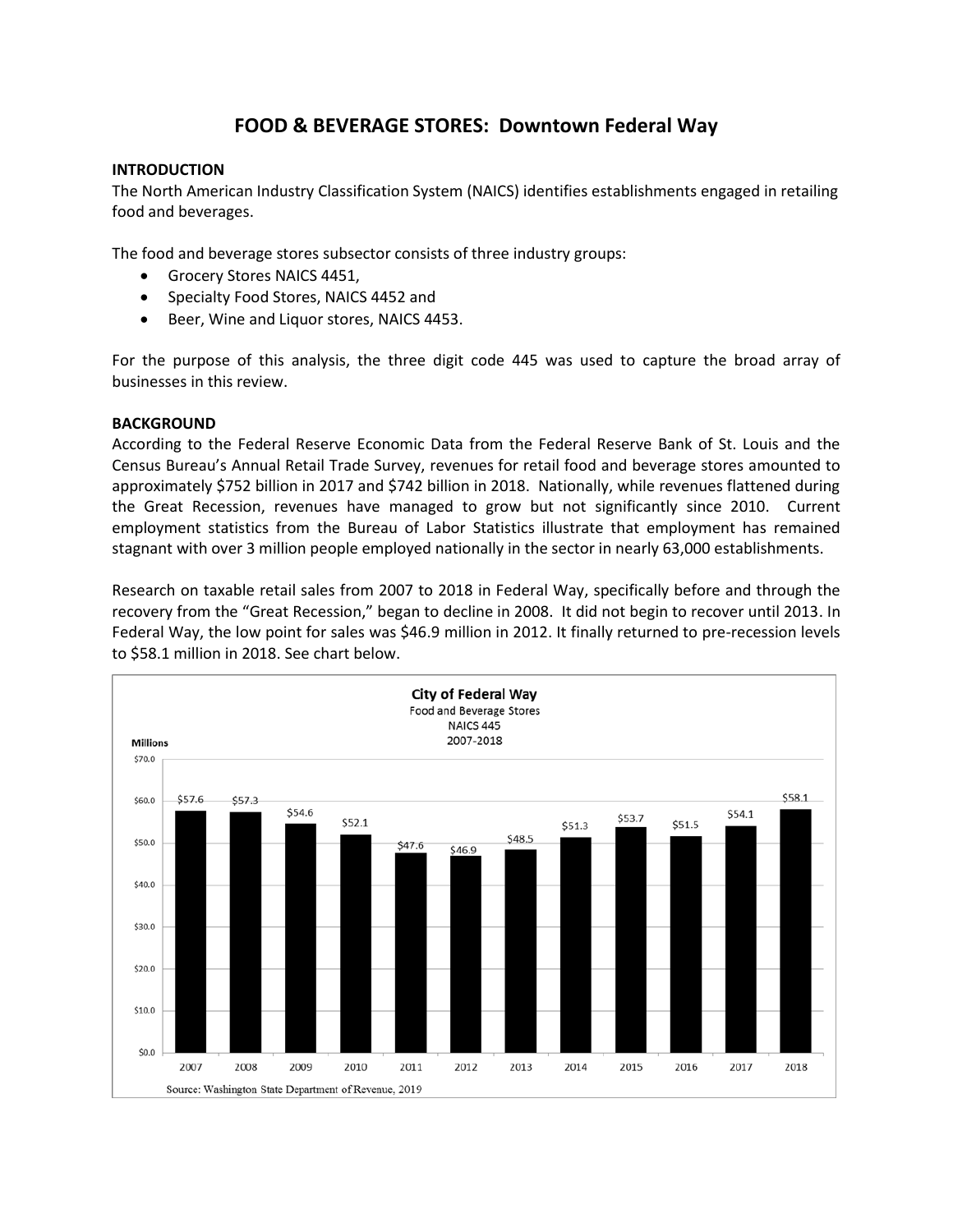## **MARKET**

Downtown Federal Way has nine food and beverage stores along with a grocery store adjacent to the downtown for a total of ten establishments. Of those establishments eight are national chains while two are local and regional chains. The presence of two ethnically focused grocery store chains, H Mart, an Asian grocery store chain, and Campeón Market illustrate that customers can and do find a variety of ethnically-focused grocery options in Downtown Federal Way.

There are five grocery stores, three convenience stores, and a liquor store. Additionally, Walmart and Target offer a limited selection of food and beverage goods. The following lists the numbers and types of establishments found in the City Center.

# **Grocery Store Closures and Replacements**

Top Food & Drug closed in 2013. Although the store was not replaced with another grocery store, the facility underwent renovation and has been occupied by a variety of general merchandise retailers.

Additionally, Campeón Market replaced Haggins, which previously replaced Albertsons in 2017.

# **TRENDS**

Grocery stores are responding to the cultural shift towards convenience as less people are spending time shopping for groceries and preparing food.

Substantiated by a study for the US Dept. of Agriculture, in 2014, Americans started spending more on food away from home rather than food at home. Young people are not uniquely turning away from groceries. Rather, the story is a structural shift toward eating out at restaurants among millennials and their parents (and perhaps even their grandparents).

With an abundance of options on the streets and at their fingertips, young shoppers are eating out at restaurants and bars, ordering in on their phones, or snagging groceries at convenience stores. Supermarkets, meanwhile, are stuck in a middle that is being hollowed out by choice and technology.

To recapture their Americans' interest, retail consultants are recommending that supermarkets transform into community social hubs that combine groceries with entertainment and even basic services, such as laundry.

It is forecasted that by 2020, technology will enable supermarkets to affordably go on camera and sell live. In collaboration with major food or household product brands, they will create sponsored online programming that will feature cooking, entertaining, and cleaning tips as well as cooking segments. Throughout, viewers will have the opportunity to click and order any of the products featured.

Grocery stores will replace anchor stores in shopping malls. As mall operators turn to supermarkets to replace anchor department stores, ancillary merchants such as international markets, spice shops, wine stores, and cooking suppliers will fill adjacent spaces as they open up, to form food villages.

More grocery sellers, pressured by the convenience of fast replenishment services from online retailers will include auto-replenishment on their online marketplaces.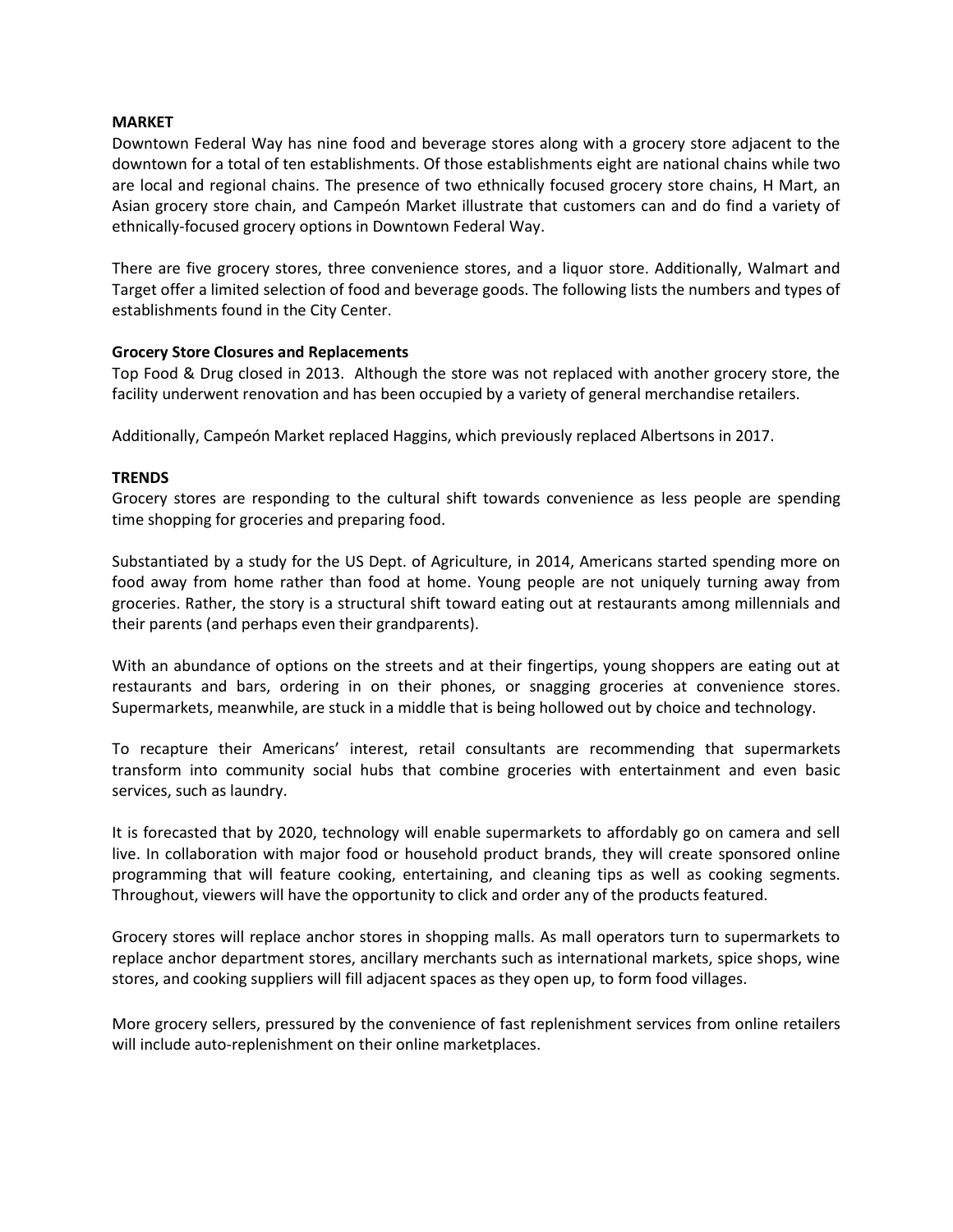# **SOURCES**

- US Dept. of Labor Dept. of Labor, Bureau of Labor Statistics
- US Dept. of Commerce, Census Bureau, Annual Retail Trade Survey
- Federal Reserve Economic Data, Federal Reserve Bank, St. Louis
- City of Federal Way
- ESRI
- North American Industry Classification System
- United States Department of Agriculture, Economic Research Service
- Washington State Department of Revenue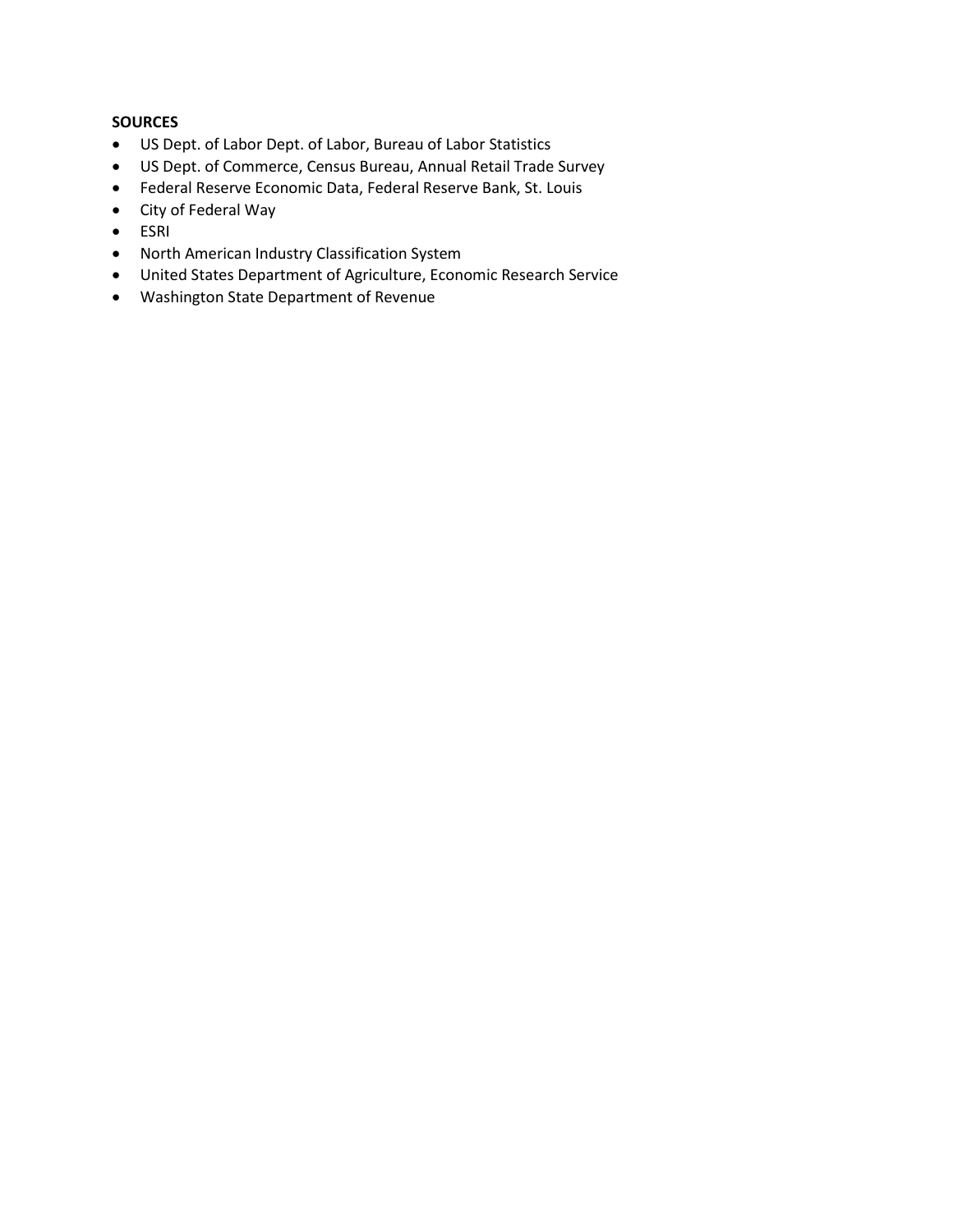# Location of Food and Beverage Stores



This map is intended for use as a graphical representation. The City of Federal Way makes no warranty as to its accuracy. Date Published: June 2019 Aerial Photo: May 2018